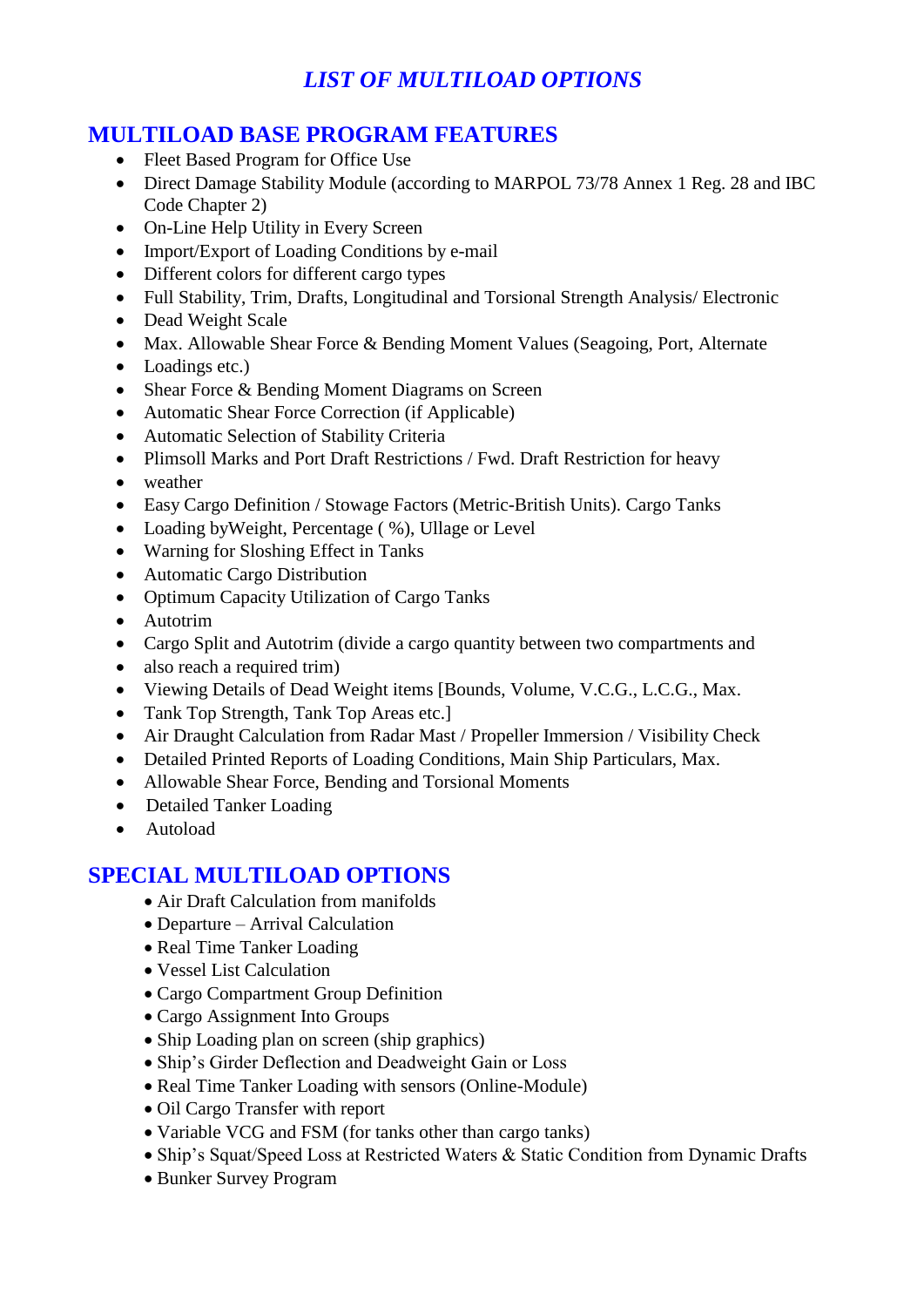## **SHORT DESCRIPTION OF SPECIAL MULTILOAD OPTIONS**

### **Air Draft Calculation From Manifolds**

This MULTILOAD Option presents on screen the air drafts from each manifold. Additionally there is a custom point where you can input any of its coordinates and obtain the Air Draft for the current loading condition. The same option prepares a printed report with Air Draft Information.

#### **Departure - Arrival Calculation**

A unique tool for instant creation of Arrival Condition from the Departure or visa versa. *Ideal for Panama Canal Transit.* Automatically takes into account voyage miles, speed, consumption, ROB's, desired safety margins, FO, DO, and FW tank capacities and consumption sequences as well as any bunkering operations.

### **Real Time Tanker Loading**

This Option is applicable for Loading or Discharging. Given the Loading/Discharging Rates MT/Hour, MULTILOAD will load/discharge groups of Tanks that you select and generate in a few minutes a list of Ship Drafts, Total Cargo, Strength, Stability, Trim, Propeller Immersion and Air Drafts against time (in 10 minutes internals).

At the end of this report there will be a list of the extreme values of the above mentioned parameters and at what time those will take place.

#### **Vessel List Calculation**

This MULTILOAD Option calculates and prints on screen and in the MULTILOAD Print Out the ships list or heel in degrees for every intact loading condition that is calculated.

#### **Cargo Compartment Group Definition**

When you first run MULTILOAD on your computer, you have to define the Cargo Compartment Groups that will be used in the Cargo Assignment Into Groups function.

You can define which compartments belong to each group, the filling sequence and the filling method to be used.

Filling Sequence defines the order that the compartments of each Group will be loaded. Equal Filling Sequence numbers denotes that the compartments will be loaded symmetrically.

### **Cargo Assignment Into Groups**

With this MULTILOAD function you can calculate the Vessel Utilization Factor (100% V.U.F. means that all cargo loaded occupies 100% of the assigned compartments) for every combination of Cargo Type and Cargo Compartment Group. It is especially useful for Tanker Loading where we have cargo tank groupage. In this screen you can also see the cargo left out. For each cargo group, you can select between two filling methods: Leave Last Slack (which loads all the compartments up to 100% full, leaving the last one slack) and Even Distribution, which loads the compartments evenly (the same percentage to full).

This Option is applicable for Loading or Discharging. Given the Loading/Discharging Rates MT/Hour, MULTILOAD will load/discharge groups of Tanks that you select and generate in a few minutes a list of Ship Drafts, Total Cargo, Strength, Stability, Trim, Propeller Immersion and Air Drafts against time (in 10 minutes internals).

#### **Autoload**

Autoloading Will Be An Indispensable Tool For Your Chartering Department.

This is the most powerful MULTILOAD-Option. The AUTOLOAD Option does all the work of ship pre-loading calculation for you.

AUTOLOAD uses a powerful Artificial Intelligence (AI) routine that maximizes the Vessel Utilization Factor, given the cargo weight to be loaded and a set of operational constraints (100% V.U.F means that all cargo loaded occupies 100% of the assigned compartments). It automatically distributes the cargo while keeping all other requirements within permissible values, if this is possible. Alternatively, if the restrictions set by the user are contradictive, then MULTILOAD will try to establish a solution that will meet some but not all of the constraints. In this case a feasible solution can be obtained by adjusting the cargo to be loaded values accordingly.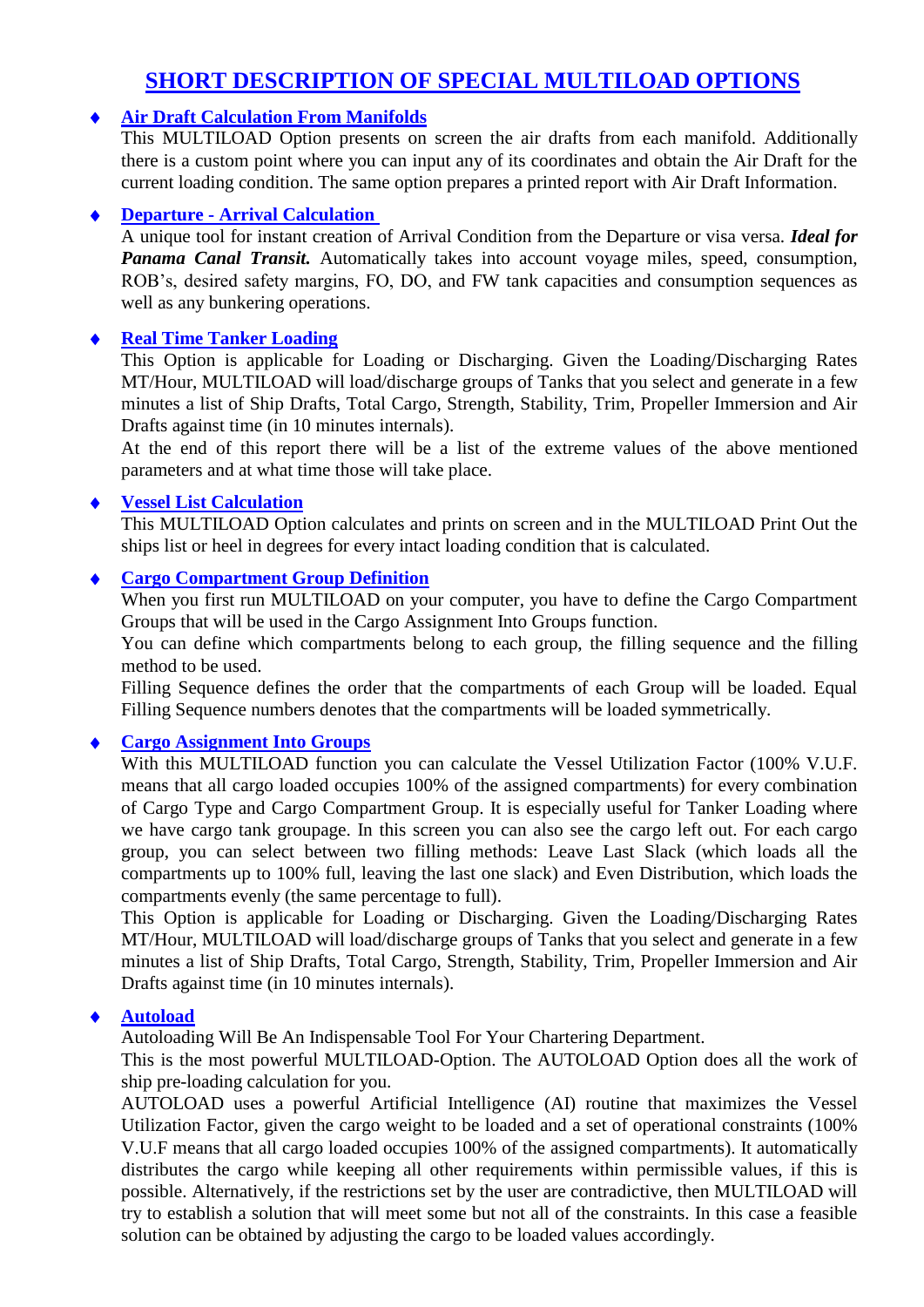## **Ship Loading Plan on screen**

With this MULTILOAD Option you get a graphical representation of the ship with all Deadweight Items shown on profile and plan views.

You may also see the percentage full for each Compartment/Tank in representative color. In the Plan View of the Vessel, partially loaded compartments are partially painted in left-to-right direction, according to percentage.

Finally you can scroll through the Compartments and Tanks and view their content details.

A blue line denotes the ship current Water Line.

If the SF & BM Diagram to the Ship Loading Plan Option is available, press the switch button to change from Ship Loading Plan on Screen and back.

If you would like to switch to a big view of the Plan press the maximize button or double click on the Plan's title. Press the restore button to switch back to normal view and continue your loading.

### **Oil Cargo Transfer with Report**

Oil Majors require that during Oil transfer the vessel must report Draft, Stability and Strength Results at hourly or 2-hourly time intervals.

This ML Option keeps record of all basic results during oil transfer based on Observed Ullages, Cargo Temperature, Trim and List and prints the results in a report as required by your ISM or ISO System.

### **Real Time Tanker Loading with Sensors**

This option allows **real-time monitoring of your vessel's loading condition, via sensors installed in your vessel's compartments.** It requests cargo data from each compartment (namely *Ullage* and *Average Temperature* for oil cargo and *Innage* for water ballast), calculates current weight based on said data, performs all the necessary checks and provides Multiload results.

It also performs a **Forecast** check on the Loading Condition (how will it be affected over a specific amount of time, given that the current weight changes continue at the same rate).

At all times the **SF & BM Diagram** along with the **Ship Loading Plan** (where applicable) will reflect the **current state** of your vessel's Loading Condition. If you wish to stop the operation you have to click the **Stop Online** button. Note that you will have to wait for all compartments to be accounted for before the **Exit** button becomes available.

### **Variable VCG and FSM (for tanks other than cargo tanks)**

Multiload base program offers variable VCG & FSM for all cargo compartments. For the case of Fuel, Diesel, Lub, and Water Ballast Tanks Multiload base program considers the Max FSM between 0 - 98% filling percentages and outside this range assumes FSM nil.

The value of VCG is taken as the Volumetric VCG of each tank.

Above consideration is fully justified assuming that the ship's consumption is such that only one or a pair of Tanks (P&S) is at any one time in use.

However there are cases where the geometry or the size of such tanks makes it necessary to have some Tanks described in MULTILOAD with variable VCG & FSM.

### **Ship's Squat/Under Keel Clearance/Speed Loss at Restricted Waters & Static Condition from Dynamic Drafts**

By predicting the maximum ship's squat for a given situation, the advantages that can be gained are numerous, from saving the cost of a very large repair bill to even extra earning capacity.

With this unique Option, you can have calculated your ship's squat in several speeds, as well as the under keel clearances, the speed loss in restricted waters and your vessel's static condition from dynamic drafts. This Option is based on the over than 36 years experience and research of Dr. Bryan Barrass (UK). Through our company, in cases of incident involving squat, Dr. Bryan Barrass is also available as expert witness.